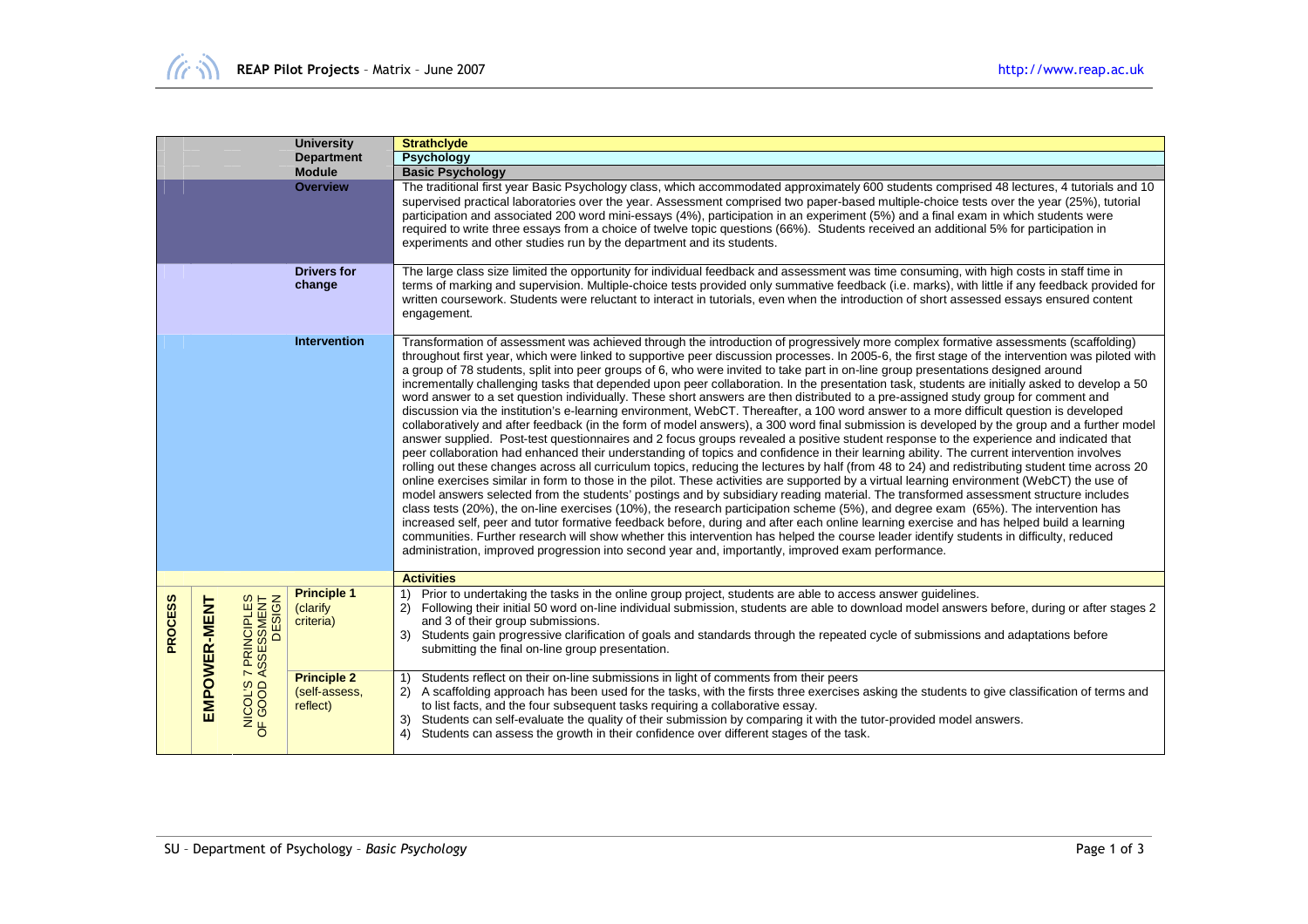|            |                                                      | <b>Principle 3</b><br>(tutor feedback)         |    | 1) During the on-line task, students receive feedback in the form of answer quidelines and teacher selected exemplars.                                                                                                                                                                                                                                                                                                                                                                                                                                                                                                                                                                                 |
|------------|------------------------------------------------------|------------------------------------------------|----|--------------------------------------------------------------------------------------------------------------------------------------------------------------------------------------------------------------------------------------------------------------------------------------------------------------------------------------------------------------------------------------------------------------------------------------------------------------------------------------------------------------------------------------------------------------------------------------------------------------------------------------------------------------------------------------------------------|
|            |                                                      | <b>Principle 4</b><br>(peer feedback)          |    | 1) Students obtain on the spot generic feedback from peers using WebCT while the assignment is being completed.<br>2) Students engage in debate around the selected question in order to assess the strengths of their own argument and reasoning and that<br>of the other group members. This enables them to compare and contrast their own knowledge with their peers while increasing autonomy<br>by encouraging them to explore information or interpretations outwith the course remit.<br>3) Students can gain increased understanding of feedback when it is provided by peers since it is likely to be formulated in linguistic terms<br>that they as fellow students are more familiar with. |
|            |                                                      | <b>Principle 5</b><br>(motivation)             |    | 1) The staged complexity of the questions (scaffolds learning development) and the focus on learning rather than marks should enhance<br>students' motivation<br>2) The social support, group cohesion and reinforced social identity from being a group member may help to strengthen self-esteem.                                                                                                                                                                                                                                                                                                                                                                                                    |
|            |                                                      | <b>Principle 6</b><br>(close feedback<br>loop) |    | 1) Students can close the learning and performance gap through the repeated learning, practice and feedback cycle offered by the<br>progressive stages of the on-line assignments.                                                                                                                                                                                                                                                                                                                                                                                                                                                                                                                     |
|            |                                                      | <b>Principle 7</b><br>(shape teaching)         |    | 1) Staff can gain student feedback through monitoring of the on-line submissions, in terms of both discussion content and performance.                                                                                                                                                                                                                                                                                                                                                                                                                                                                                                                                                                 |
|            |                                                      | <b>Condition 1</b><br>(in and out of<br>class) |    | 1) Students must submit 3 answers for each of the assignments, which provide multiple opportunities for study and revision between each<br>submission.                                                                                                                                                                                                                                                                                                                                                                                                                                                                                                                                                 |
| ENGAGEMENT |                                                      | <b>Condition 2</b><br>(spread evenly)          | 1) | The tasks rely on effort and adequate allocation of study time of all of the members of the group who must work together as a team to<br>ultimately develop a group answer ensuring engagement of all students with peers, tutors and content material.                                                                                                                                                                                                                                                                                                                                                                                                                                                |
|            | & SIMPSON'S 4 CONDITIONS<br>OF TIME & EFFORT ON TASK | <b>Condition 3</b><br>(deep not<br>surface)    |    | 1) Students can ensure that they are engaging in the appropriate kind of study by recording comparing and contrasting their understanding<br>of the task, feedback and learning strategies with other students in the virtual learning environment. This encourages them to think at a<br>deeper level about learning both in and out of class time                                                                                                                                                                                                                                                                                                                                                    |
|            | GIBBS                                                | <b>Condition 4</b><br>(high<br>expectations)   | 1) | Students are able to meet learning expectations by referring to standard answer guidelines, model answers and by engaging in peer<br>discussion and reflection on tasks and feedback.                                                                                                                                                                                                                                                                                                                                                                                                                                                                                                                  |